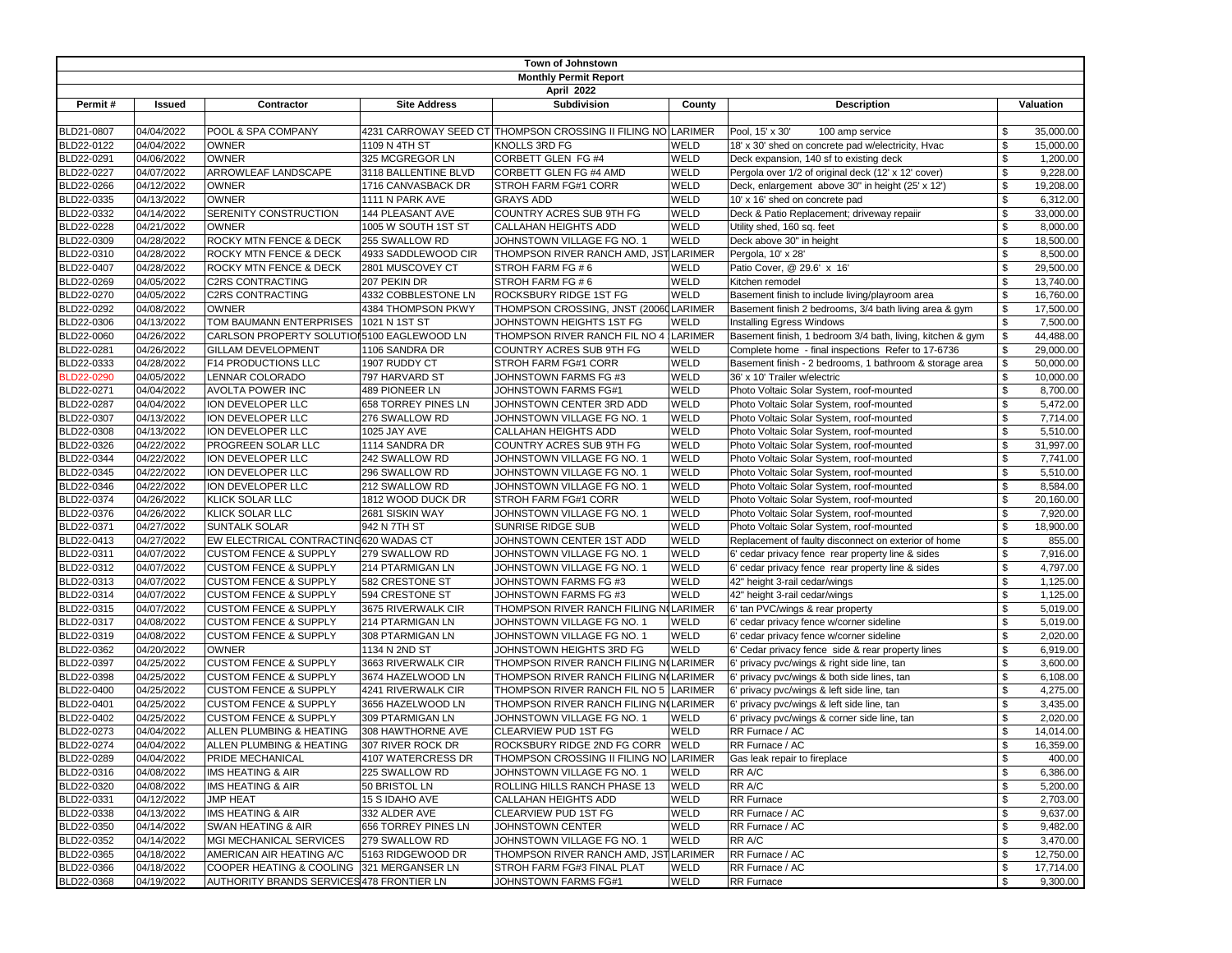| BLD22-0369 | 04/19/2022               | IMS HEATING & AIR                           | 244 PTARMIGAN LN     | JOHNSTOWN VILLAGE FG NO. 1            | <b>WELD</b> | RR A/C                                              | \$<br>4,969.00    |
|------------|--------------------------|---------------------------------------------|----------------------|---------------------------------------|-------------|-----------------------------------------------------|-------------------|
| BLD22-0363 | 04/21/2022               | SWAN HEATING & AIR                          | 507 PEBBLE BEACH AVE | JOHNSTOWN CENTER 2ND ADD              | WELD        | RR Furnace AC                                       | \$<br>7,947.50    |
| BLD22-0372 | 04/21/2022               | IMS HEATING & AIR                           | 4326 SATINWOOD DR    | THOMPSON RIVER RANCH FILING N LARIMER |             | RR A/C                                              | \$<br>2,840.00    |
| BLD22-0395 | 04/25/2022               | IMS HEATING & AIR                           | 337 RIVER ROCK DR    | ROCKSBURY RIDGE 2ND FG CORR           | WELD        | RR Furnance/AC replacement                          | \$<br>17,265.00   |
| BLD22-0396 | 04/25/2022               | IMS HEATING & AIR                           | 75 VICTORIA DR       | ROLLING HILLS RANCH PHASE 13          | WELD        | RR Furnance/AC                                      | \$<br>3,000.00    |
| BLD22-0364 | 04/26/2022               | IMS HEATING & AIR                           | 332 ALDER AVE        | CLEARVIEW PUD 1ST FG                  | WELD        | RR AC                                               | \$<br>9,637.00    |
| BLD22-0392 | 04/26/2022               | MCCORMICK MECHANICAL INC 4404 QUARTZ LN     |                      | ROCKSBURY RIDGE 1ST FG                | WELD        | <b>RR</b> Furnance                                  | \$<br>3,280.00    |
| BLD22-0404 | 04/26/2022               | HOME WATER SOLUTIONS LLC 1715 GREEN WING DR |                      | STROH FARM FG#1 CORR                  | WELD        | RR Furnace/AC replacement                           | \$<br>1,800.00    |
|            |                          |                                             |                      |                                       |             |                                                     | \$                |
| BLD22-0299 | 04/06/2022               | DUN-RITE HOME IMPROVEMENT 1737 PARKRIDGE DR |                      | ROLLING HILLS RANCH PHASE 14          | WELD        | Adding 2nd sink to master bedroom                   | \$<br>2,500.00    |
| BLD22-0329 | 04/11/2022               | ROCKSTAR PLUMBING LLC                       | 3943 BLACKWOOD LN    | THOMPSON RIVER RANCH 1ST, JSTVLARIMER |             | <b>RR Water Heater</b>                              | 3,180.21          |
| BLD22-0370 | 04/20/2022               | ROCKSTAR PLUMBING LLC                       | 1835 GREEN WING DR   | STROH FARM FG#1 CORR                  | WELD        | <b>RR Water Heater</b>                              | \$<br>1,968.12    |
| BLD22-0405 | 04/26/2022               | HOME WATER SOLUTIONS LLC 1715 GREEN WING DR |                      | STROH FARM FG#1 CORR                  | WELD        | <b>RR Hot Water Heater</b>                          | \$<br>735.00      |
| BLD22-0375 | 04/21/2022               | KISSNER ROOFING LLC                         | 30 S DENVER AV       | PARISH HEIGHTS                        | WELD        | <b>RR</b> Roof                                      | \$<br>3,346.00    |
| BLD22-0280 | 04/01/2022               | LEGACY RESTORATION LLC                      | 330 RIVER ROCK DR    | ROCKSBURY RIDGE 2ND FG CORR           | <b>WELD</b> | <b>RR</b> Roof                                      | \$<br>13,950.00   |
| BLD22-0318 | 04/08/2022               | GOOD KNIGHT ROOFING LLC                     | 236 ALABASTER WAY    | ROCKSBURY RIDGE 1ST FG                | WELD        | <b>RR</b> Roof                                      | \$<br>10,159.82   |
| BLD22-0325 | 04/11/2022               | SCHROEDER ROOFING INC                       | 310 E SOUTH 1ST ST   | <b>PURVIS ADDITION</b>                | WELD        | Commercial Re-roof                                  | \$<br>24,220.86   |
| BLD22-0327 | 04/11/2022               | FISHER THOMPSON CONSTRUC4140 ONYX PL        |                      | ROCKSBURY RIDGE 2ND FG CORR           | WELD        | <b>RR Roof</b>                                      | \$<br>2,346.00    |
| BLD22-0339 | 04/12/2022               | ANCHOR ROOFING LLC                          | 3137 ARGYLL LN       | CORBETT GLEN FG #4                    | WELD        | <b>RR Roof</b>                                      | \$<br>9,000.00    |
| BLD22-0351 | 04/15/2022               | <b>OWNER</b>                                | 120 KING AVE         | COUNTRY ACRES 5TH FG                  | WELD        | <b>RR</b> Roof                                      | \$<br>8,000.00    |
| BLD22-0359 | 04/15/2022               | INDEPENDENT ROOFING INC                     | 284 SLOAN DR         | CORBETT GLEN FG#1                     | WELD        | <b>RR Roof</b>                                      | \$<br>11,243.00   |
| BLD22-0360 | 04/15/2022               | ARROW ROOFING LLC                           | 210 SAXONY RD        | STROH FARM FG#3 FINAL PLAT            | WELD        | <b>RR</b> Roof                                      | \$<br>8,200.00    |
| BLD22-0377 | 04/21/2022               | K&H WINDOWS & EXTERIORS                     | 437 EXPEDITION LN    | JOHNSTOWN FARMS FG#1                  | WELD        | <b>RR</b> Roof                                      | \$<br>6,167.83    |
| BLD22-0385 | 04/22/2022               | 970 SERVICES                                | 481 FRONTIER LN      | JOHNSTOWN FARMS FG#1                  | WELD        | <b>RR</b> Roof                                      | \$<br>10,500.00   |
| BLD22-0406 | 04/26/2022               | MIGHTY DOG ROOFING                          | 348 BUCKEYE AVE      | CLEARVIEW PUD 1ST FG                  | WELD        | <b>RR Roof</b>                                      | \$<br>9,000.00    |
| BLD22-0282 | 04/07/2022               | <b>BAESSLER TOWNHOMES</b>                   | 187 MOLINAR ST       | MOUNTAIN VIEW WEST 1ST REPLAT WELD    |             | 5 plex townhomes - individually metered plan 812    | \$<br>169,239.72  |
| BLD22-0283 | 04/07/2022               | <b>BAESSLER TOWNHOMES</b>                   | 193 MOLINAR ST       | MOUNTAIN VIEW WEST 1ST REPLAT WELD    |             | 5 plex townhomes - individually metered Model 811   | \$<br>127,480.86  |
| BLD22-0284 | 04/07/2022               | <b>BAESSLER TOWNHOMES</b>                   | 199 MOLINAR ST       | MOUNTAIN VIEW WEST 1ST REPLAT WELD    |             | 5 plex townhomes - individually metered plan 812    | \$<br>169,239.72  |
| BLD22-0285 | 04/07/2022               | <b>BAESSLER TOWNHOMES</b>                   | 205 MOLINAR ST       | MOUNTAIN VIEW WEST 1ST REPLAT WELD    |             | 5 plex townhomes - individually metered Model 811   | \$<br>127,480.86  |
| BLD22-0286 | 04/07/2022               | <b>BAESSLER TOWNHOMES</b>                   | 211 MOLINAR ST       | MOUNTAIN VIEW WEST 1ST REPLAT WELD    |             | 5 plex townhomes - individually metered plan 812    | \$<br>169,239.72  |
| BLD22-0380 | 04/28/2022               | <b>BAESSLER TOWNHOMES</b>                   | 326 ORIOLE WAY       | MOUNTAIN VIEW WEST REPLAT             | WELD        | 5 plex townhomes - individually metered plan 812    | \$<br>169,239.72  |
| BLD22-0381 | 04/28/2022               | <b>BAESSLER TOWNHOMES</b>                   | 332 ORIOLE WAY       | MOUNTAIN VIEW WEST REPLAT             | WELD        | 5 plex townhomes - individually metered Model 811   | \$<br>127,480.86  |
| BLD22-0382 | 04/28/2022               | <b>BAESSLER TOWNHOMES</b>                   | 338 ORIOLE WAY       | MOUNTAIN VIEW WEST REPLAT             | WELD        | 5 plex townhomes - individually metered plan 812    | \$<br>169,239.72  |
| BLD22-0383 | 04/28/2022               | <b>BAESSLER TOWNHOMES</b>                   | 344 ORIOLE WAY       | MOUNTAIN VIEW WEST REPLAT             | WELD        | 5 plex townhomes - individually metered Model 811   | \$<br>127,480.86  |
| BLD22-0384 | 04/28/2022               | <b>BAESSLER TOWNHOMES</b>                   | 350 ORIOLE WAY       | MOUNTAIN VIEW WEST REPLAT             | WELD        | 5 plex townhomes - individually metered plan 812    | \$<br>169,239.72  |
| BLD22-0293 | 04/15/2022               | LENNAR COLORADO                             | 681 HARVARD ST       | JOHNSTOWN FARMS FG #3                 | WELD        | Model Plan 1813, Elevation FH                       | \$<br>245,409.84  |
| BLD22-0294 | 04/15/2022               | LENNAR COLORADO                             | 621 COLUMBIA ST      | JOHNSTOWN FARMS FG #3                 | WELD        | Model Plan 1976 Elevation FH                        | \$<br>346, 174.30 |
| BLD22-0296 | 04/15/2022               | LENNAR COLORADO                             | 598 COLUMBIA STREET  | JOHNSTOWN FARMS FG #3                 | WELD        | Model Plan 2764, Elevation CR                       | \$<br>418,658.78  |
| BLD22-0298 | 04/15/2022               | LENNAR COLORADO                             | 629 COLUMBIA ST      | JOHNSTOWN FARMS FG #3                 | WELD        | Model Plan 2764, Elevation CR                       | \$<br>418,658.78  |
| BLD22-0300 | 04/15/2022               | CENTURY COMMUNITIES                         | 620 CRESTONE ST      | JOHNSTOWN FARMS FG #3                 | WELD        | Model Plan 39123-A elevation                        | \$<br>299,649.10  |
| BLD22-0301 | 04/15/2022               | CENTURY COMMUNITIES                         | 632 CRESTONE ST      | JOHNSTOWN FARMS FG #3                 | WELD        | Model Plan 39205-B elevation                        | \$<br>278,512.20  |
| BLD22-0302 | 04/15/2022               | CENTURY COMMUNITIES                         | 644 CRESTONE ST      | JOHNSTOWN FARMS FG #3                 | WELD        | Model Plan 39208- A elevation                       | \$<br>340,002.04  |
| BLD22-0303 | 04/15/2022               | CENTURY COMMUNITIES                         | 656 CRESTONE ST      | JOHNSTOWN FARMS FG #3                 | WELD        | Model Plan 39206, Elevation A                       | \$<br>314,918.74  |
| BLD22-0304 | 04/15/2022               | CENTURY COMMUNITIES                         | 668 CRESTONE ST      | JOHNSTOWN FARMS FG #3                 | WELD        | Model Plan 39102, Elevation A                       | \$<br>265,300.46  |
| BLD22-0295 | 04/18/2022               | LENNAR COLORADO                             | 702 HARVARD ST       | JOHNSTOWN FARMS FG #3                 | WELD        | Model Plan 1813, Elevation FH                       | \$<br>285,931.44  |
| BLD22-0297 | 04/18/2022               | LENNAR COLORADO                             | 689 HARVARD ST       | JOHNSTOWN FARMS FG #3                 | WELD        | Model Plan 2377, Elevation FH                       | \$<br>360,919.98  |
| BLD22-0340 | 04/18/2022               | DR HORTON, INC                              | 191 RAVEN LN         | JOHNSTOWN VILLAGE FG NO. 1            | WELD        | Model Plan X430, Elevation J3                       | \$<br>311,783.16  |
| BLD22-0341 | 04/18/2022               | DR HORTON, INC                              | 201 RAVEN LN         | JOHNSTOWN VILLAGE FG NO. 1            | WELD        | Model Plan X430, Elevation I-3                      | \$<br>303,823.26  |
| BLD22-0342 | 04/18/2022               | DR HORTON, INC                              | 231 RAVEN LN         | JOHNSTOWN VILLAGE FG NO. 1            | WELD        | Model Plan X451, Elevation B3                       | \$<br>303,823.26  |
| BLD22-0257 | 04/19/2022               | OAKWOOD HOMES LLC                           | 4230 SATINWOOD DRIVE | THOMPSON RIVER RANCH FILING N(LARIMER |             | Model Plan 815 Dillon, Elevation B                  | \$<br>345,505.48  |
|            |                          | OAKWOOD HOMES LLC                           | 4252 SATINWOOD DR    |                                       |             |                                                     | \$<br>369,829.20  |
| BLD22-0258 | 04/19/2022<br>04/19/2022 |                                             |                      | THOMPSON RIVER RANCH FILING N(LARIMER |             | Model Plan 813 Brighton, elevation B                |                   |
| BLD22-0259 |                          | OAKWOOD HOMES LLC                           | 4242 SATINWOOD DR    | THOMPSON RIVER RANCH FILING N(LARIMER |             | Model Plan 813 Brighton, elevation C                | \$<br>366,032.94  |
| BLD22-0260 | 04/19/2022               | OAKWOOD HOMES LLC                           | 4211 SATINWOOD DR    | THOMPSON RIVER RANCH FILING NOLARIMER |             | Model Plan 814 Crestone, Elevation B                | \$<br>282,427.18  |
| BLD22-0261 | 04/19/2022               | OAKWOOD HOMES LLC                           | 4199 SATINWOOD DR    | THOMPSON RIVER RANCH FILING NOLARIMER |             | Model Plan 813 Brighton, elevation A                | \$<br>407,188.40  |
| BLD22-0262 | 04/19/2022               | OAKWOOD HOMES LLC                           | 4187 SATINWOOD DR    | THOMPSON RIVER RANCH FILING NOLARIMER |             | Model Plan 815 Dillon, Elevation A                  | \$<br>335, 198.26 |
| BLD22-0321 | 04/20/2022               | OAKWOOD HOMES LLC                           | 4192 SATINWOOD DR    | THOMPSON RIVER RANCH FILING N(LARIMER |             | Model Plan 811, Brighton, elevation B               | \$<br>329,487.78  |
| BLD22-0322 | 04/20/2022               | OAKWOOD HOMES LLC                           | 4175 SATINWOOD DR    | THOMPSON RIVER RANCH FILING N(LARIMER |             | Model Plan 813 Brighton, elevation B                | \$<br>427,059.76  |
| BLD22-0323 | 04/20/2022               | OAKWOOD HOMES LLC                           | 4163 SATINWOOD DR    | THOMPSON RIVER RANCH FILING NOLARIMER |             | Model Plan 815 Dillon, Elevation C                  | \$<br>356,653.50  |
| BLD22-0324 | 04/20/2022               | OAKWOOD HOMES LLC                           | 4153 SATINWOOD DR    | THOMPSON RIVER RANCH FILING N(LARIMER |             | Model Plan 813 Brighton, elevation C                | \$<br>456,883.16  |
| BLD22-0328 | 04/20/2022               | GILLAM DEVELOPMENT                          | 114 WEST PARK AVE    | JOHNSTOWN HEIGHTS 3RD AMD L1-WELD     |             | Model Plan Stapleton, finished basement w/RV garage | \$<br>318,576.38  |
| BLD22-0347 | 04/26/2022               | DR HORTON, INC                              | 271 RAVEN LN         | JOHNSTOWN VILLAGE FG NO. 1            | WELD        | Model Plan X452, elevation J3                       | \$<br>332,846.28  |
| BLD22-0348 | 04/26/2022               | DR HORTON, INC                              | 281 RAVEN LN         | JOHNSTOWN VILLAGE FG NO. 1            | WELD        | Model Plan X429, Elevation B3                       | \$<br>324,763.92  |